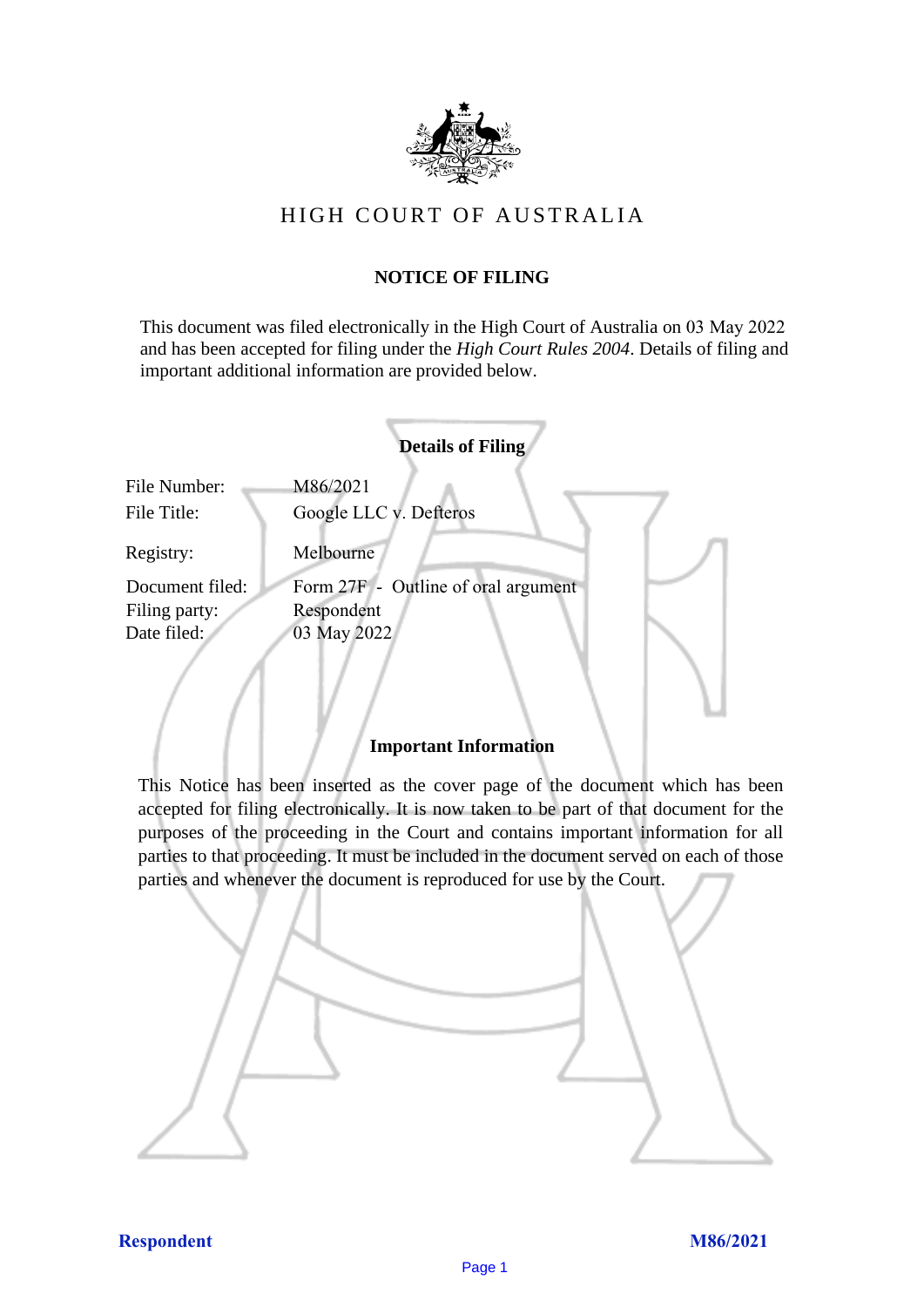# IN THE HIGH COURT OF AUSTRALIA MELBOURNE REGISTRY

M86/2021

M86/2021

# BETWEEN: Google LLC Appellant

and

## 10 George Defteros

Respondent

## RESPONDENT'S OUTLINE OF ORAL ARGUMENT

#### Part I: CERTIFICATION

1. The respondent certifies that the outline is in a form suitable for publication on the internet.

#### Part Il: OUTLINE

#### Publication

- RETRIGTER COURT OF AUSTRALIA MARGE 2021<br>
MELBOOUNNER REGISTRY<br>
MELBOOUNNER REGISTRY<br>
RESPONDENTS OF ORAL ARCUMENT<br>
Complete LLC<br>
Appellent<br>
Respondent<br>
Respondent<br>
Respondent<br>
Part is constructed Marge 2021<br>
The responden 2. The appellant was <sup>a</sup> publisher of the Underworld article in accordance with the principles in Fairfax Media Publications Pty Ltd v Voller (2021) 392 ALR 540 and 20 Webb v Bloch (1928) 41 CLR 331. The appellant was instrumental in, or a participant in, the communication of defamatory matter.
	- 3. The principles in *Webb v Bloch* are broad and general. They extend to subordinate distributors; and they are not confined to joint tortfeasors.
	- 4. There are <sup>a</sup> number of indicia in this case which inform instrumentality or participation: they are the systems employed by the appellant, enticement, incorporation and notice.
	- 5. The appellant's systems, through its web crawler and indexing programs, and ranking algorithm (TJ [27]-[29], CA [45]; AB 28-29, 151), produced the Search Result which included the hyperlink.
	- 30. 6. The Search Result enticed the searcher to click on the hyperlink (CA [85], [87]; AB 171-172), which was the title (TJ [30], CA [45]; AB 29, 152). The words of the Search Result excited interest in the reader to click on the hyperlink.
		- 7. In addition, the words of the Search Result were closely connected with relevant words in the Underworld article (CA [86]-[87]; AB 171-172). That is part of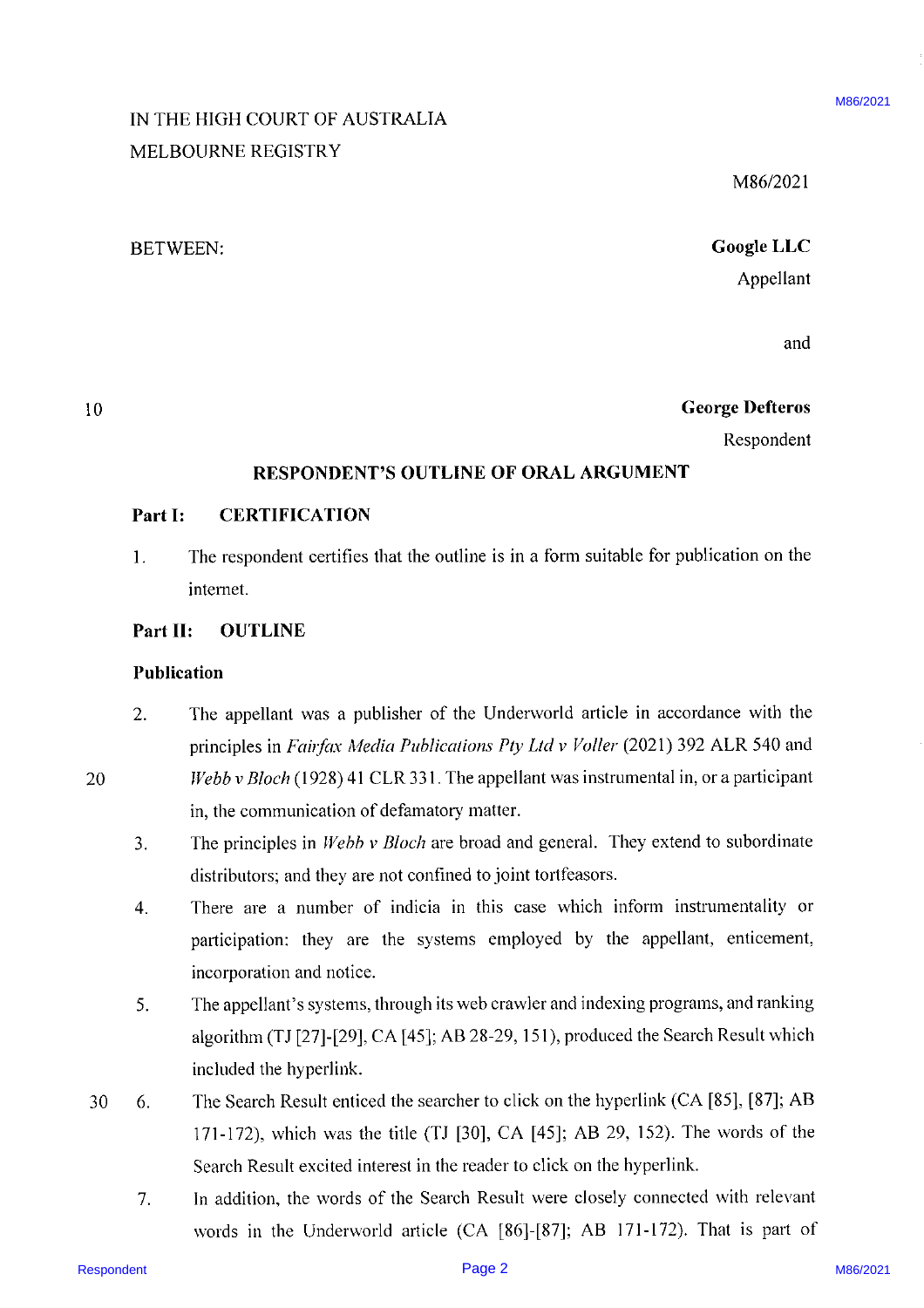Kourakis CJ's principle of "incorporation" in Google Inc <sup>v</sup> Duffy (2017) SASR 304 at 356 [172] - [173].

8. Notice, where it is given, is relevant not only to the defence of innocent dissemination, but also to publication. The appellant was put on notice of the defamatory material, notwithstanding the inaccuracies in the notice: it was given the full URL of the Underworld article (CA [22]; AB 139).

-2-

- 9. Whatever "devastating" result there might be of a finding that a mere hyperlink is publication (appellant's submissions, [26]), that is not this case. This is not a case of a mere hyperlink appearing on a webpage.
- 10 10. The decisions of the Courts below were not contrary to the decision of the Full Court in Duffy.
	- 11. Crookes <sup>v</sup> Newton [2011] <sup>3</sup> SCR 269 is distinguishable. That was a case of a mere hyperlink appearing on a website, in the sense of <sup>a</sup> hyperlink which does not repeat the defamatory content to which it refers, *and nothing more* which goes to questions of instrumentality or participation.
	- 12. Paragraphs [16] to [20] of the judgment of Abella J expounded the common law rule about publication in terms consistent with Webb v Bloch. Her Honour then goes on, however, from para [40] and following in a manner that is inconsistent with Webb v Bloch and Voller. At [40], in particular, her Honour conflates meaning with publication
- Kourakh CTs pinache of "incorporation" in Grogole *bnc* v Dog? (2017) 85888344<br>
R. Notice, where it is given, is relevant not only to the definer of innerent<br>
R. Notice, where it is given, is relevant not only to the defi 13. The strict common law rule of publication has not required modification with the advent of the telegraph, telephone, radio or television - nor has the advent of the internet warranted <sup>a</sup> relaxation of the strictness of the rule. There should be no special rule for the providers of hyperlinks. Hyperlinks on the internet can occur in a multitude of circumstances.

#### Innocent dissemination at common law

14. It is unsound in principle to expand the defence in accordance with the dictum of Lord Denning MR in *Goldsmith v Sperrings* [1977] 1 WLR 478, or the modified version of that dictum contended for by the appellant at [39].

#### 30 Statutory defence of innocent dissemination (s 32)

- 15. Section 32 of the Act provides no support for the appellant's modified version of the dictum of Lord Denning MR, as advanced in this Court.
- 16. The trial judge was correct to conclude that the "statutory context suggests that matter that is 'defamatory' of a person, for the purposes of the Defamation Act, is

20